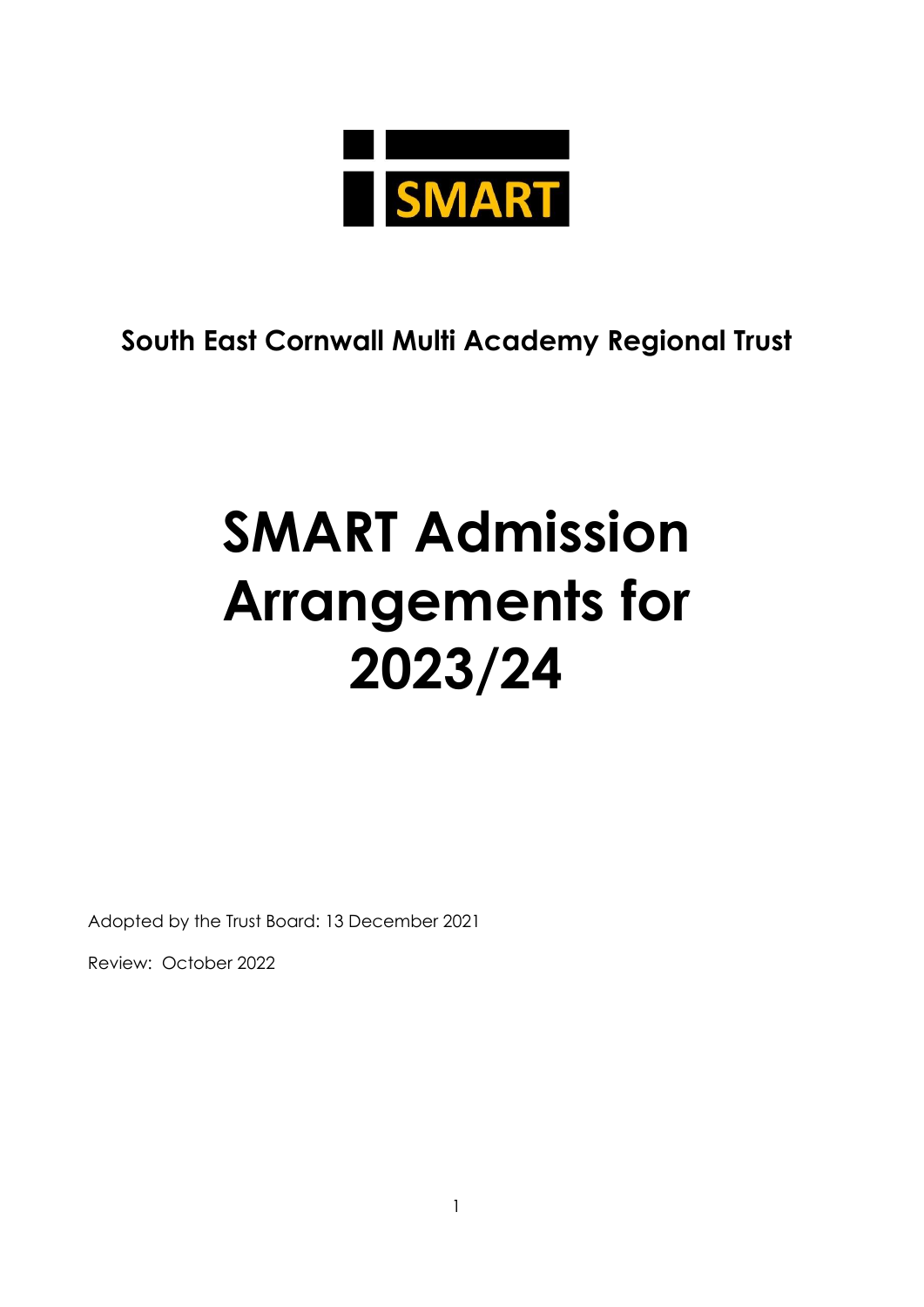# **Contents**

| Introduction                                         | 3              |
|------------------------------------------------------|----------------|
| Applying for a place                                 | 3              |
| Allocation of places                                 | 3              |
| Deferred/delayed entry to primary school             | 4              |
| Admission of children outside their normal age group | 4              |
| Oversubscription criteria                            | 5              |
| Tie-breakers (except for sixth forms applications)   | 6              |
| Final tie-breaker                                    | 6              |
| Admission to sixth form                              | 6              |
| Oversubscription to sixth form                       | $\overline{7}$ |
| In year admissions to sixth form                     | $\overline{7}$ |
| Tie breaker specific to sixth form applications      | 7              |
| Appeals                                              | 7              |
| Waiting lists                                        | 8              |
| Designated areas                                     | 8              |
| <b>Professional Recommendation</b>                   | 10             |
| Siblings                                             | 10             |
| Multiple birth siblings                              | 10             |
| <b>Distances</b>                                     | 10             |
| Home address                                         | 11             |
| Help and advice                                      | 11             |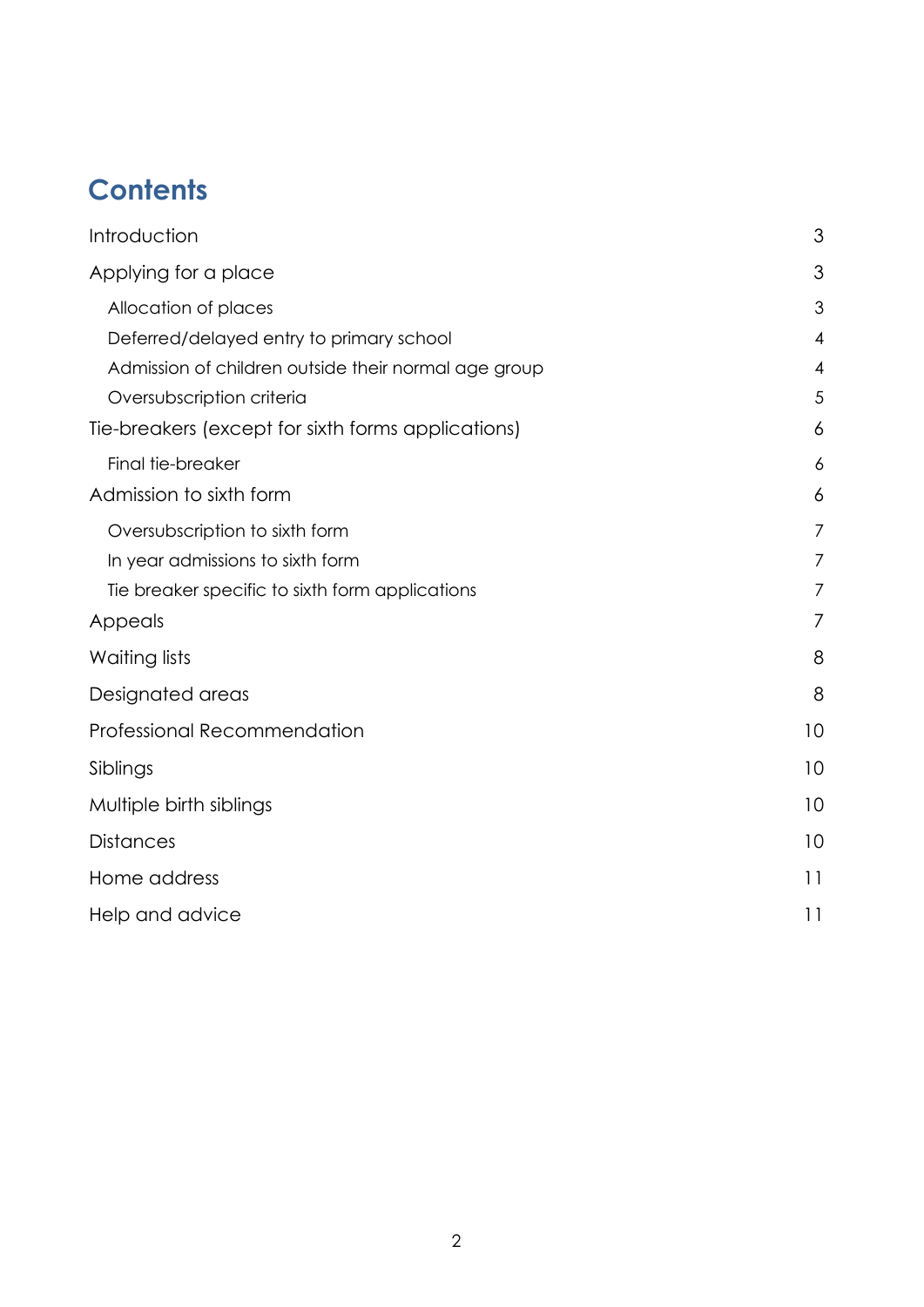## <span id="page-2-0"></span>**Introduction**

SMART is the South East Cornwall Multi Academy Regional Trust and is the Admission Authority for the following academies:

- Dobwalls Community Primary School
- Landulph Primary School
- Liskeard School and Community College
- Looe Community Academy
- Saltash Community School
- Trewidland Primary and Pre-School

All academies in SMART will participate fully in Cornwall Council's Fair Access Protocol and the Cornwall Council's Co-ordinated Admissions Schemes for starting school, secondary school transfer and applying for a place during the school year.

Details of these schemes are available on Cornwall Council's website or on request from Cornwall Council (all contact details are at the end of this document).

Closing dates and other details about the application process will be stated in those schemes.

## <span id="page-2-1"></span>**Applying for a place**

All applications for places at the start of Reception or Year 7 or during the academic year must be made to the applicant's home Local Authority on the appropriate application form.

The application form and supporting information will be available electronically on Cornwall Council's (or your home Local Authority's) website.

There is no supplementary information form required by the Trust.

However, if your child has an Education, Health and Care Plan (EHC Plan), you do not need to complete an application form as a school place will be identified through a separate process. Please contact the Statutory SEN Service for more information:

Tel: 01872 324242 Email: statutorysen@cornwall.gov.uk

However, if a request has been made for an EHC needs assessment for your child, or your child is currently being assessed to decide whether an EHC Plan is necessary, you will need to make an application using the normal process.

#### <span id="page-2-2"></span>**Allocation of places**

Children with an EHC Plan that names an academy in SMART will be admitted regardless of the number on roll in the year group.

Children in Care who are directed to an academy by the Secretary of State will be admitted to the academy regardless of the number on roll in the year group.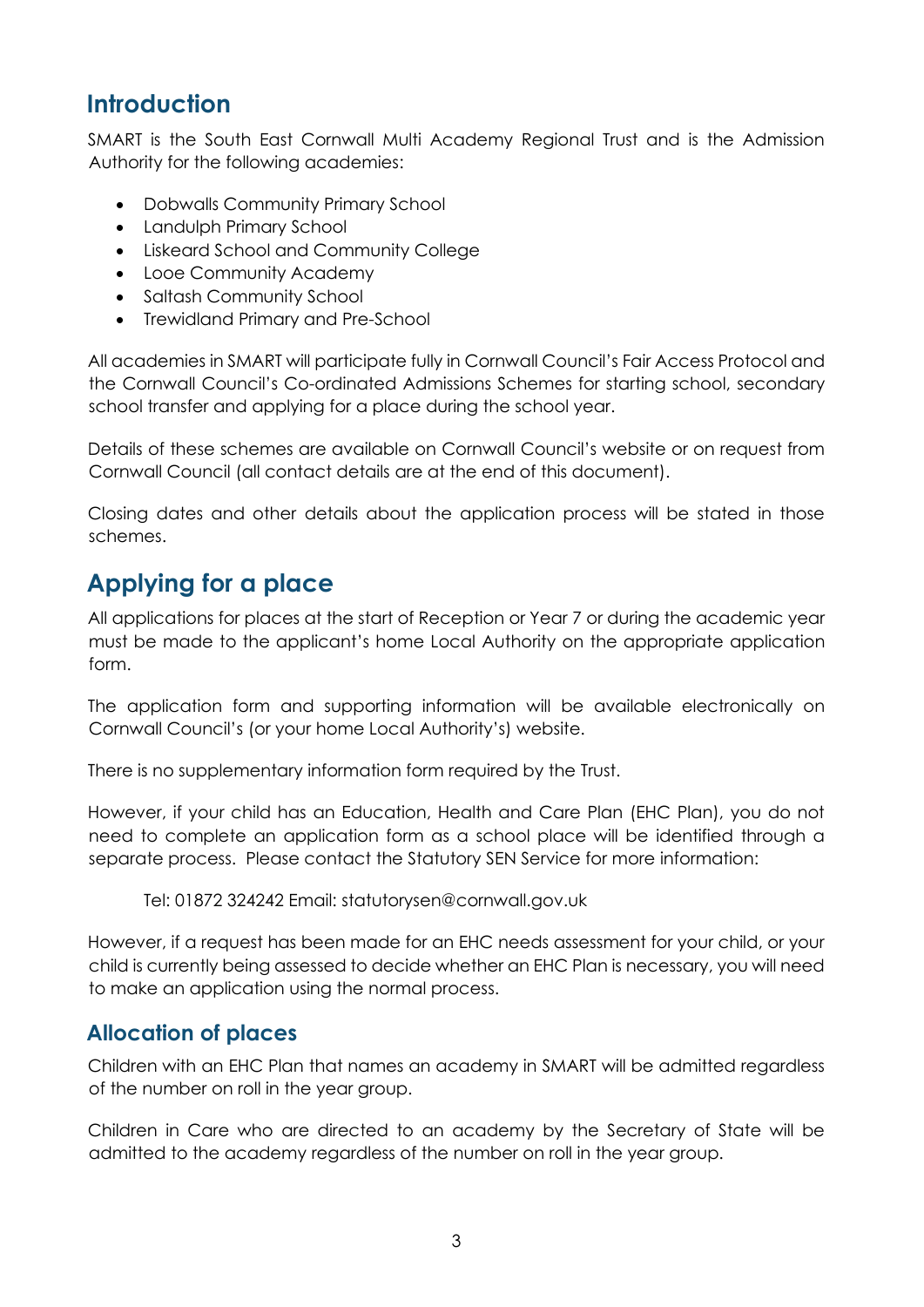In the case of admission into Reception Year of a primary academy, attendance at a particular nursery class or early years' provider does not give a pupil any priority within the admissions policy for admission to any primary academy. Parents/carers must still submit an application for a place in Reception Year.

The published admissions number (PAN) for the year of entry (Reception Year in primaries and Year 7 in secondaries) for each of the academies in the MAT in 2023/24 will be as follows:

| <b>Academy</b>                           | <b>PAN 2023/24</b> |
|------------------------------------------|--------------------|
| Saltash Community School                 | 230                |
| Liskeard School and Community College    | 210                |
| Looe Community Academy                   | 122                |
| Landulph Primary School                  | 12                 |
| Dobwalls Community Primary School        | 30                 |
| <b>Trewidland Primary and Pre-School</b> | IΠ                 |

Places will be allocated up to this number in 2023/24.

In the event that more applications are received than places available, the oversubscription criteria listed in this document will be used to decide on allocations.

If an academy is not oversubscribed, all applicants will be admitted.

#### <span id="page-3-0"></span>**Deferred/delayed entry to primary school**

All children are entitled to start school full-time in the September following their fourth birthday.

However, parents may choose deferred or part-time entry to the Reception Year for their child, bearing in mind that by law children have to be in full-time education by the start of the term following their fifth birthday; this is when they reach compulsory school age.

Parents of summer-born children (those born between 1 April and 31 August) may also seek a place for their child outside their normal age group i.e. entry to Reception Year a year later than normal, for example if the child may naturally have fallen into a lower age group if it were not for being born prematurely.

If you wish to ask for part-time admission, you must do so as soon as possible after receiving your notification of a place; you can request that your child attends part-time until they are of compulsory school age.

Places in Reception Year will be allocated as full time from September.

Parents choosing part-time or deferred entry or wishing to delay entry to the Reception Year must contact the academy's Headteacher.

#### <span id="page-3-1"></span>**Admission of children outside their normal age group**

Parents may seek a place for their child outside their normal age group, for example, if the child is considered to be more able or has experienced problems such as ill health.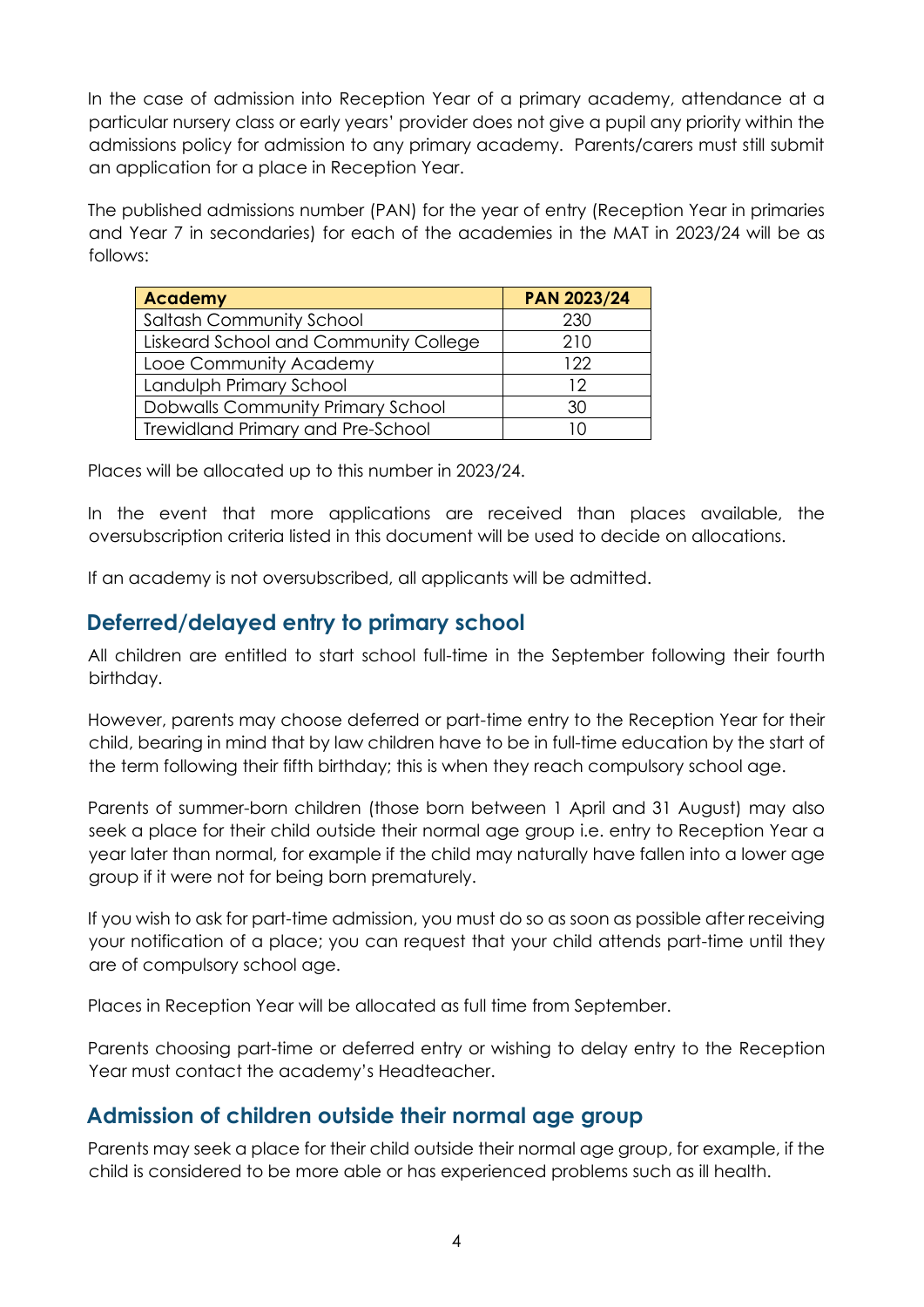Those wishing to request placement outside the normal age group should contact the academy's Headteacher.

Such requests will be considered on a case-by-case basis and in the best interests of the child concerned.

Guidance is available from Cornwall Council's website or on request from Cornwall Council's School Admissions Team.

Parents who are refused a place at an academy for which they have applied have the right of appeal to an independent admission appeal panel. However, they do not have a right of appeal if they have been offered a place and it is not in the year group they would like.

#### <span id="page-4-0"></span>**Oversubscription criteria**

In the event of the number of applications for places in Reception Year or Year 7 being higher than the PAN for the 2023/24 academic year, or where there are more in-year applications than places in any year groups during the school year, the following oversubscription criteria will be used to prioritise applications, after the admission of children whose EHC Plan names the academy:

- 1. Children in care or children that were previously in care but immediately after being looked after became subject to an adoption, child arrangements, or special guardianship order including those who appear (to the admission authority) to have been in state care outside of England and ceased to be in care as a result of being adopted<sup>1</sup>.
- 2. Children who live within the designated area of the academy, as defined by Cornwall Council, or whose parents/carers can provide evidence that they will be living in the designated area of the academy by the beginning of the autumn term of the 2023/24 academic year.

If there are more designated area children wanting places at the academy than there are places available, criteria 3 to 7 below will be used to decide which of these children should have priority for admission.

<sup>1</sup> **Children in care and children who were previously in care**

A child in care may also referred to as a 'looked after child' and is a child who is (a) in the care of a local authority, or (b) being provided with accommodation by a local authority in the exercise of their social services functions (see the definition in Section 22(1) of the Children Act 1989). A Child Arrangement Order is an order settling the arrangements to be made as to the person with whom the child is to live under Section 8 of the Children Act 1989.

Section 14A of the Children Act 1989 defines a Special Guardianship Order as an order appointing one or more individuals to be a child's special guardian (or special guardians). A child is regarded as having been in state care outside of England if they were in the care of or were accommodated by a public authority, a religious organisation, or any other provider of care whose sole or main purpose is to benefit society (see Section 23ZZA(8) of the Children Act 1989 (inserted by Section 4 of the Children and Social Work Act 2017)).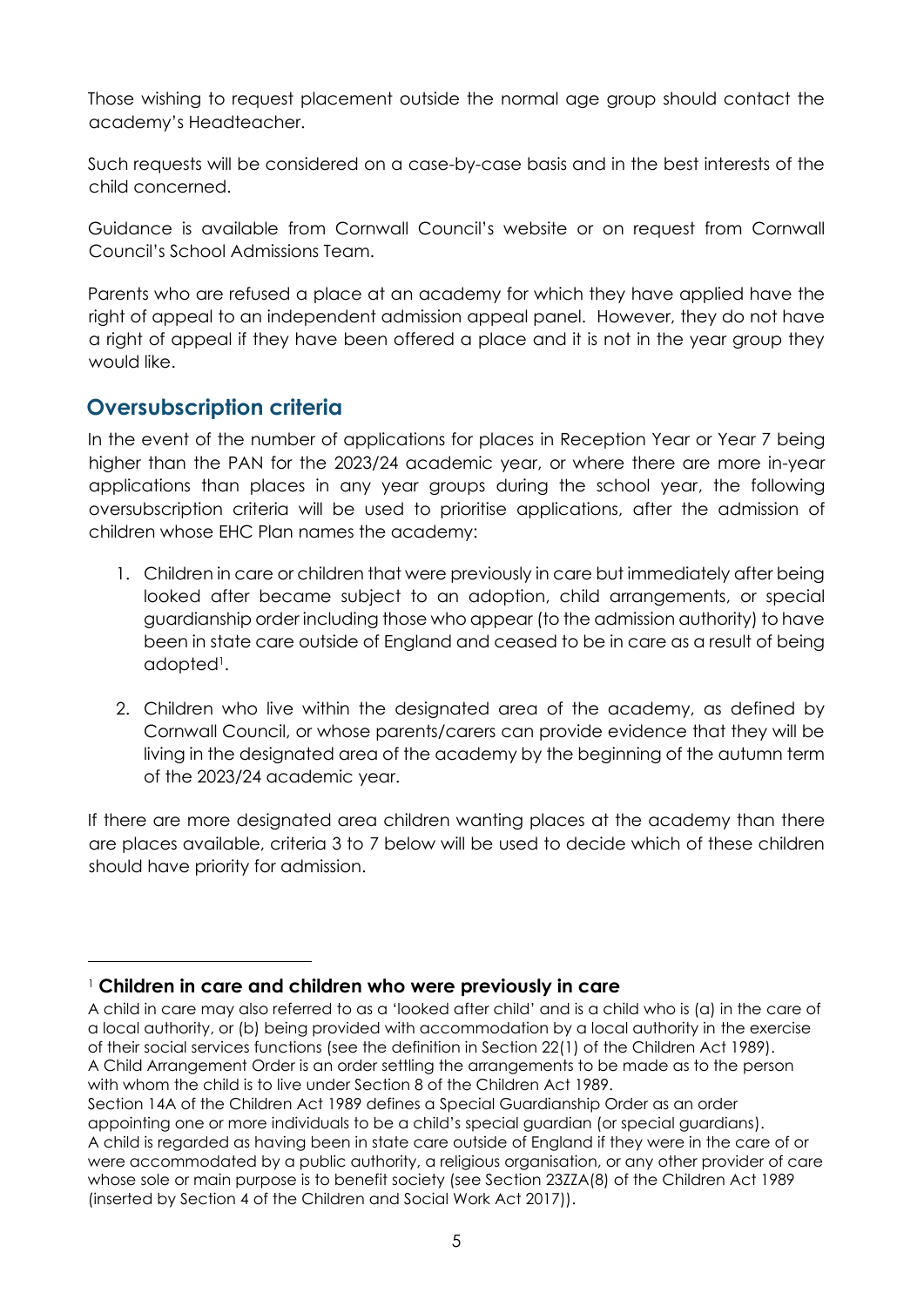If there are still places available after all the designated area children have been allocated places, criteria 3 to 7 will be used to decide which of the remaining children should have priority for any spare places.

- 3. Children with siblings who will still be attending the academy at the time of their admission.
- 4. For secondary admissions, children on the roll of a primary school (at the time of allocation) whose designated area is contained within, or forms part of, the designated area of the secondary academy.
- 5. Children of all staff employed by SMART:
	- a. Where the member of staff has been employed at the academy to which the child is applying, for two or more years at the time at which the application for admission is made, or
	- b. Where the member of staff is recruited to fill a vacant post within the academy to which the child is applying, for which there is a demonstrable skill shortage.
- 6. Children with an unequivocal professional recommendation from, for example, a doctor, school medical officer, educational psychologist or education welfare officer that placement at the academy would be in the best interest of the child. Such recommendations must be made in writing, giving fully supported reasons and will be reviewed by Cornwall Council.
- 7. All other children.

## <span id="page-5-0"></span>**Tie-breaker (except for sixth forms applications)**

If any of the criteria outlined above leave more children with an equal claim than places available, priority will be given to the child who lives nearer to the academy (see Distances below).

#### <span id="page-5-1"></span>**Final tie-breaker**

Should the tie-breaker above still leave children with an equal claim because distances are exactly the same, random allocation will be used to decide on priority. The academy will use Cornwall Council's Random Allocation Protocol, supervised by an independent person, which is available on request.

## <span id="page-5-2"></span>**Admission to sixth form**

Our academies with sixth forms also admit pupils from other schools. Their published admission numbers are:

| <b>Sixth form</b>                     | Sixth form admissions 2023/24 |
|---------------------------------------|-------------------------------|
| Saltash Community School              | 30                            |
| Liskeard School and Community College |                               |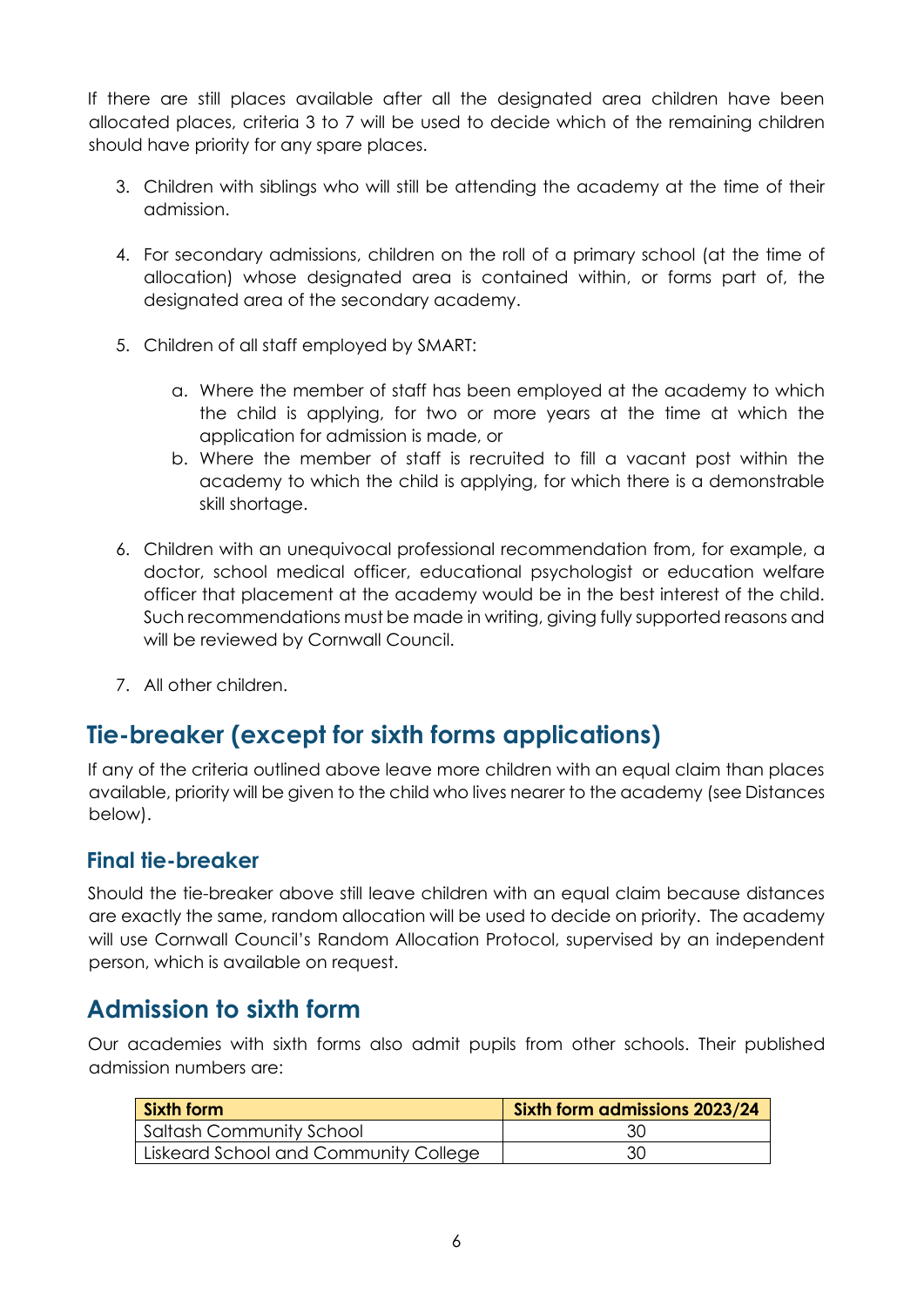The entry requirements and over-subscription criteria for Year 12 admissions are listed below.

Queries regarding sixth form admissions should be directed to the academy in the first instance.

Admissions are subject to minimum entry requirements for the courses chosen and the total number of guided learning hours required for sixth form study across SMART. The same minimum entry qualifications will also apply to external applicants, as well as those continuing from Year 11 in the academy.

Please see the academy's sixth form prospectus for details of the minimum entry requirements for each of the courses offered. The sixth form prospectus is available on the academy's website.

The diversity of courses and opportunities available to sixth form pupils means that not all of the same conditions apply to each course or sixth form centre.

Applicants should check the specific requirements of the course and centre to which they are applying. The following requirements may be necessary in some cases:

- Some courses require letters of application to be completed.
- Some courses require five GCSE qualifications at grade 5, grade C or higher.
- Some courses require the applicant to attend an interview with the Head of Sixth Form or Deputy Head of Sixth Form within which alternative courses may be offered which are deemed more suitable, or with more secure availability. This can happen, for example, if a course attracts too few applicants to be viable and so alternatives need to be considered.

#### <span id="page-6-0"></span>**In year admissions to sixth form**

Late entry (following the Autumn Census in early October) is not normally permitted to the sixth form except in exceptional circumstances. Please contact the academy for details.

#### **Oversubscription to sixth form**

Where the number of eligible external applicants exceeds the places available, the same over-subscription criteria as for all pupils joining an academy in SMART will be used to prioritise applications, after the admission of children whose EHC Plan names the academy.

#### <span id="page-6-1"></span>**Tie breaker specific to sixth form applications**

If any of the criteria outlined above leave more children with an equal claim than places available, priority will be given to the aptitude of the child, as expressed in references received from their previous school or employer.

## <span id="page-6-2"></span>**Appeals**

Applicants refused a place at an academy have the right to appeal. Appeals are heard by an independent appeals panel arranged by the Local Governing Committee.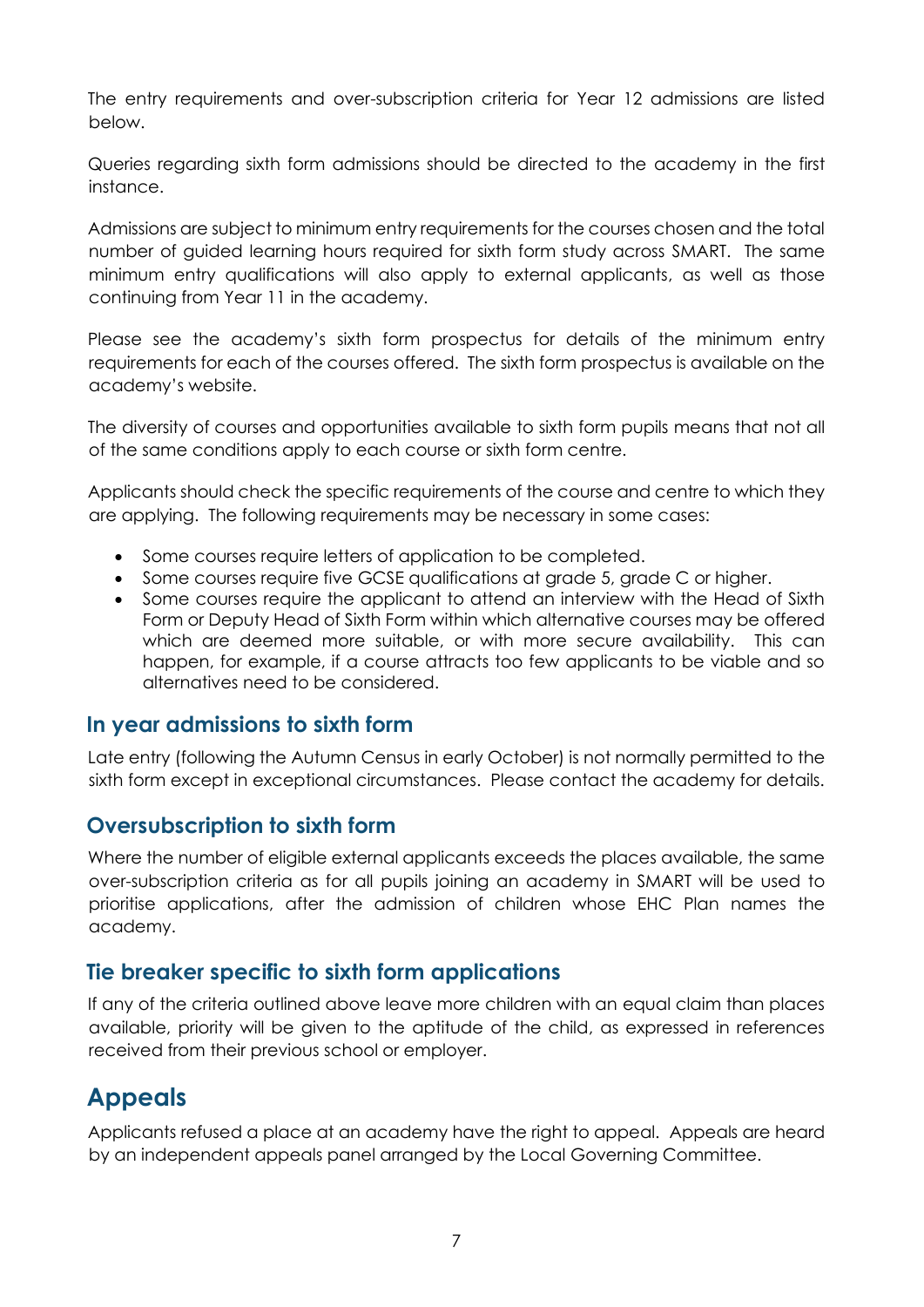Details of how to appeal will be sent with any letter refusing a place and further details, including the timetable for appeals, can be found in the Cornwall Council's Co-ordinated Admissions Scheme.

Applicants can appeal again for a place in the same academy within the same academic year only if:

• the admission authority for that academy has accepted a further application because there has been a significant and material change in the circumstances of the parent or carer, child or academy

but

• the admission authority has subsequently determined that the new application must also be refused.

In the case of applicants to the sixth form who have been refused a place, if the pupil will be over 16 at the start of their courses, they are able to appeal on their own behalf, if they choose to do so.

## <span id="page-7-0"></span>**Waiting lists**

If an academy is oversubscribed, a waiting list will be held by Cornwall Council for the whole of the academic year for all year groups and parents/carers can request that their child is added to this list if they are refused a place.

A child's position on the list will be determined by the criteria set out in this document.

The waiting list will be based on the school's oversubscription criteria and a child's place on a waiting list is subject to change according to additional information received about applications or children being added to the list – so their place on the list might move up or down.

No priority is given to the length of time that a child has been on the list.

Any child with an EHC Plan, or children in care or children that were previously in care and those allocated a place in accordance with a Fair Access Protocol, will take precedence over those on a waiting list.

## <span id="page-7-1"></span>**Designated areas**

Cornwall Council has divided the county into geographical areas for primary and secondary schools.

Each of these areas are served by a specific school, or in some cases, groups of schools.

These areas are called 'designated areas' (previously referred to as 'catchment' areas).

The designated area used in our Trust's oversubscription criteria will be as defined by Cornwall Council and any entitlement to home to school transport will be based on these areas.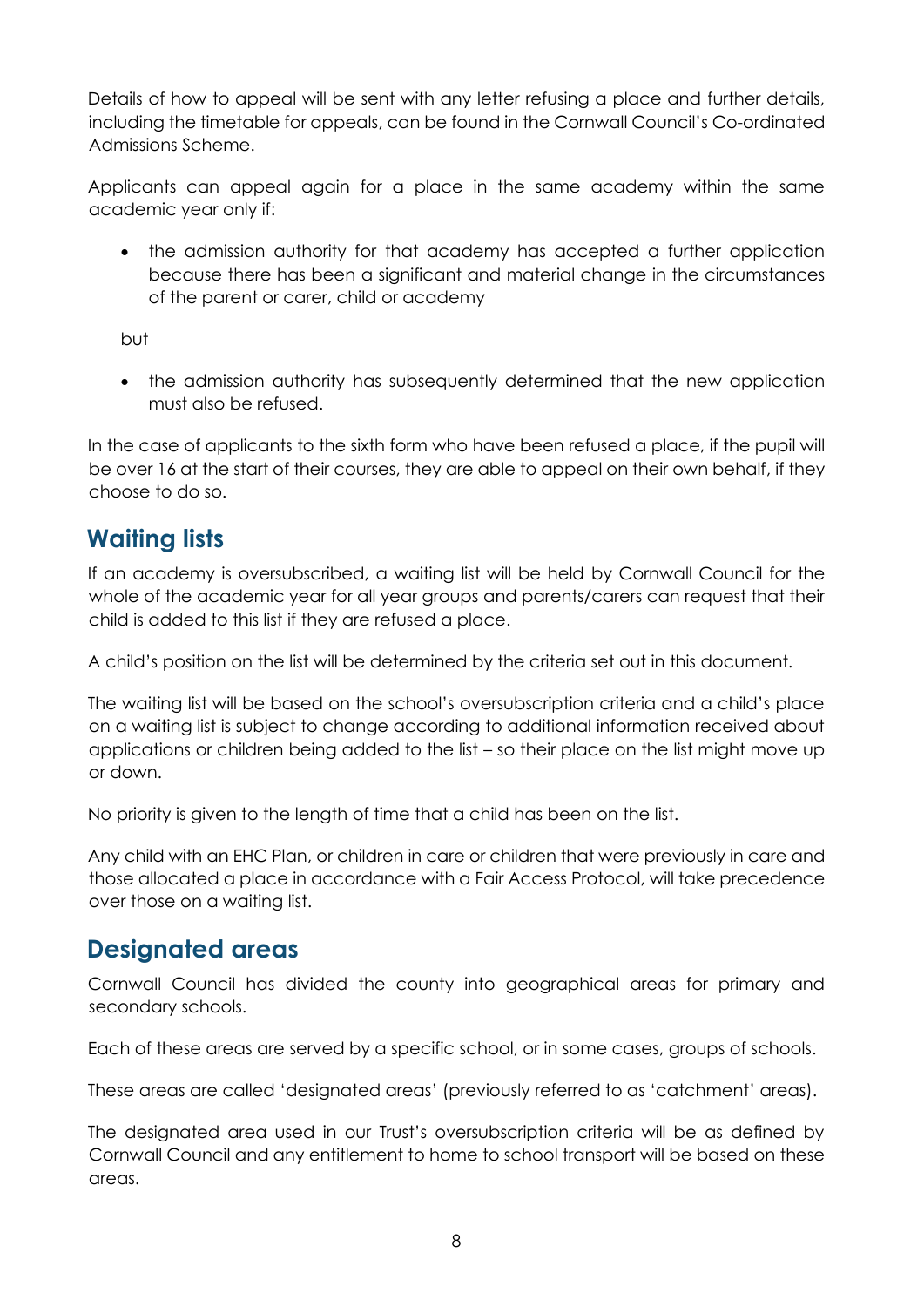Your designated school will not always be the one nearest to your home address.

Maps are available on the Cornwall Council website for all designated areas or from the Cornwall Council School Admissions Team (see contact details below).

If you are planning to move into the designated area of an academy, your application for a place for your child at that academy will not be given the priority accorded to designated area pupils without firm evidence of your new address and moving date, such as a copy of a signed and dated tenancy agreement or confirmation that contracts have been exchanged.

| Secondary academy in     | Primary academies/ schools in their designated areas |  |  |
|--------------------------|------------------------------------------------------|--|--|
| <b>SMART</b>             |                                                      |  |  |
| <b>Saltash Community</b> | Landulph Primary School                              |  |  |
| School                   | Sir Robert Geffery's School                          |  |  |
|                          | <b>Burraton CP School</b>                            |  |  |
|                          | St Stephens CP School                                |  |  |
|                          | <b>Bishop Cornish CofE Primary School</b>            |  |  |
|                          | <b>Brunel Primary &amp; Nursery Academy</b>          |  |  |
|                          | <b>St Germans Primary School</b>                     |  |  |
| Liskeard School and      | <b>Braddock CofE Primary School</b>                  |  |  |
| <b>Community College</b> | Darite Primary Academy                               |  |  |
|                          | Dobwalls Community Primary School                    |  |  |
|                          | Liskeard Hillfort Primary School                     |  |  |
|                          | <b>Menheniot Primary School</b>                      |  |  |
|                          | <b>St Cleer Primary School</b>                       |  |  |
|                          | St Martin's C of E Primary School                    |  |  |
|                          | <b>St Neot Community Primary School</b>              |  |  |
|                          | Trewidland Primary and Pre-School                    |  |  |
| Looe Community           | Duloe C of E School                                  |  |  |
| Academy                  | Looe Primary Academy                                 |  |  |
|                          | Pelynt Primary Academy                               |  |  |
|                          | Polperro Primary Academy                             |  |  |
|                          | <b>Trenode Primary School</b>                        |  |  |

## **Professional Recommendation**

Children with an unequivocal professional recommendation will only be considered under this criterion where the parent/carer can demonstrate that **only** the preferred academy can meet the exceptional medical or social needs of the child, supported by a recommendation from, for example, a doctor, school medical officer, educational psychologist or education welfare officer.

Such recommendations must be made in writing to the Cornwall Council School Admissions Team and must give full supporting reasons.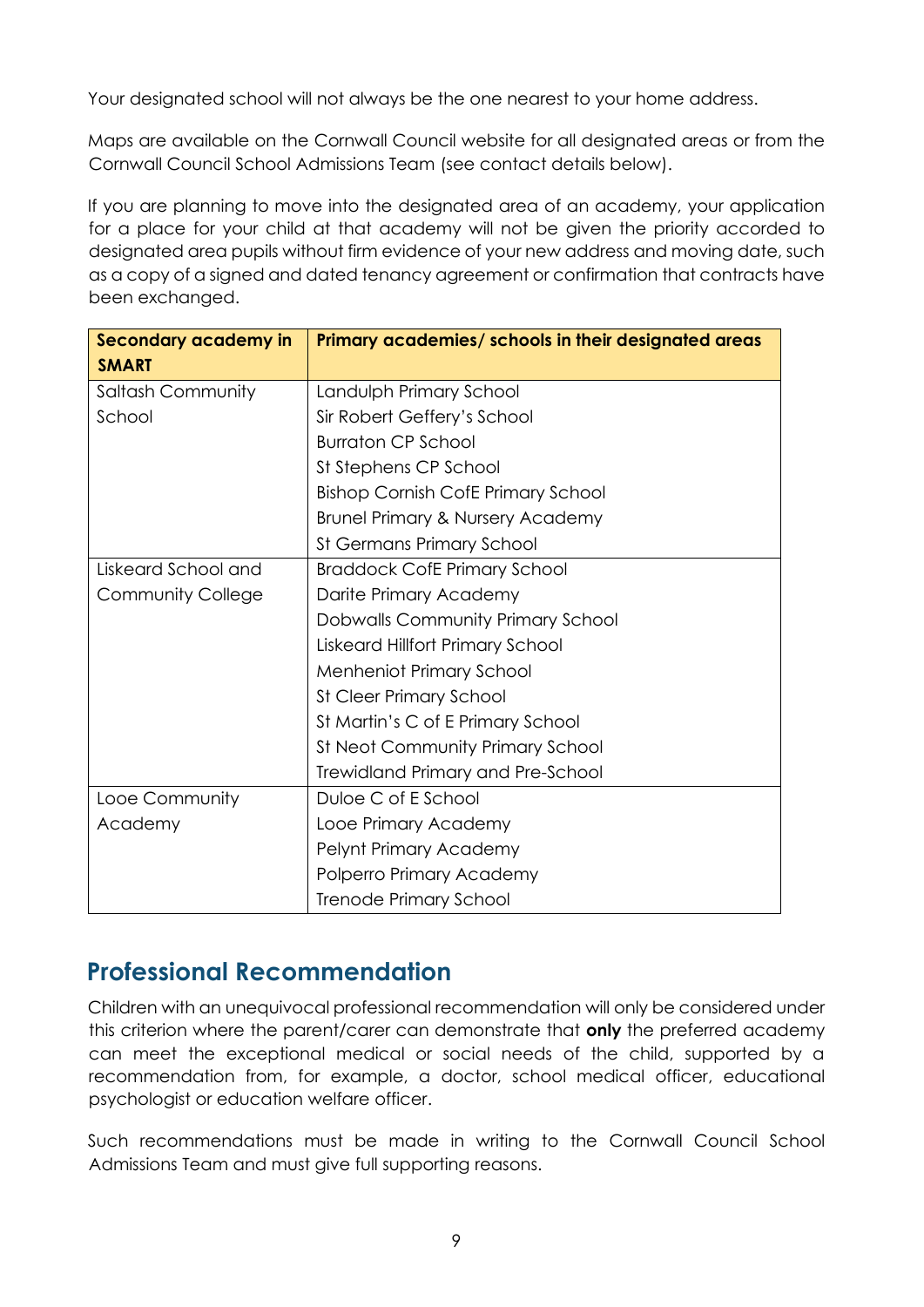The admission authority will make the final decision on whether or not to accept an application under this criterion.

## <span id="page-9-0"></span>**Siblings**

'Siblings' means brothers or sisters.

They are defined as children with at least one natural or adoptive parent in common, living at the same or a different address.

Children living permanently in the same household at the same address would also be counted as siblings, regardless of their actual relationship to each other.

To qualify as a sibling a child must be on the roll, or due to be on the roll, of the academy in question at the date of admission.

## <span id="page-9-1"></span>**Multiple birth siblings**

If a child is a sibling of a multiple birth (e.g. twins, triplets, etc.) and has been offered a place at the requested academy, every effort will be made to offer places at the same academy, which may mean allocating places above the PAN where that is possible.

However, where this is not possible, parents will be invited to decide which of the children should be allocated the available place(s).

It is possible to admit multiple birth siblings as 'excepted pupils' over the infant class size limit.

## <span id="page-9-2"></span>**Distances**

Home to the academy distances used for tie-breaking will be measured by a straight-line measurement. This will either be:

• undertaken by Cornwall Council using a straight-line measurement, as determined by Cornwall Council's nominated Geographical Information System measurements will be between the pupil's registered home address (centre of the main building) and the main gate of the academy (as decided by Cornwall Council);

or

• undertaken by an academy, using a straight-line measurement, as determined by Google Maps® advanced distance calculator or the closest alternative measurements will be between the pupil's registered home address and the main entrance of the academy (as decided by the academy).

The same system will be used by an academy for all admissions in 2023/24.

Distances used to calculate the nearest academy with an available place (i.e. where it is not possible to offer a place at the academy), and for establishing transport entitlements,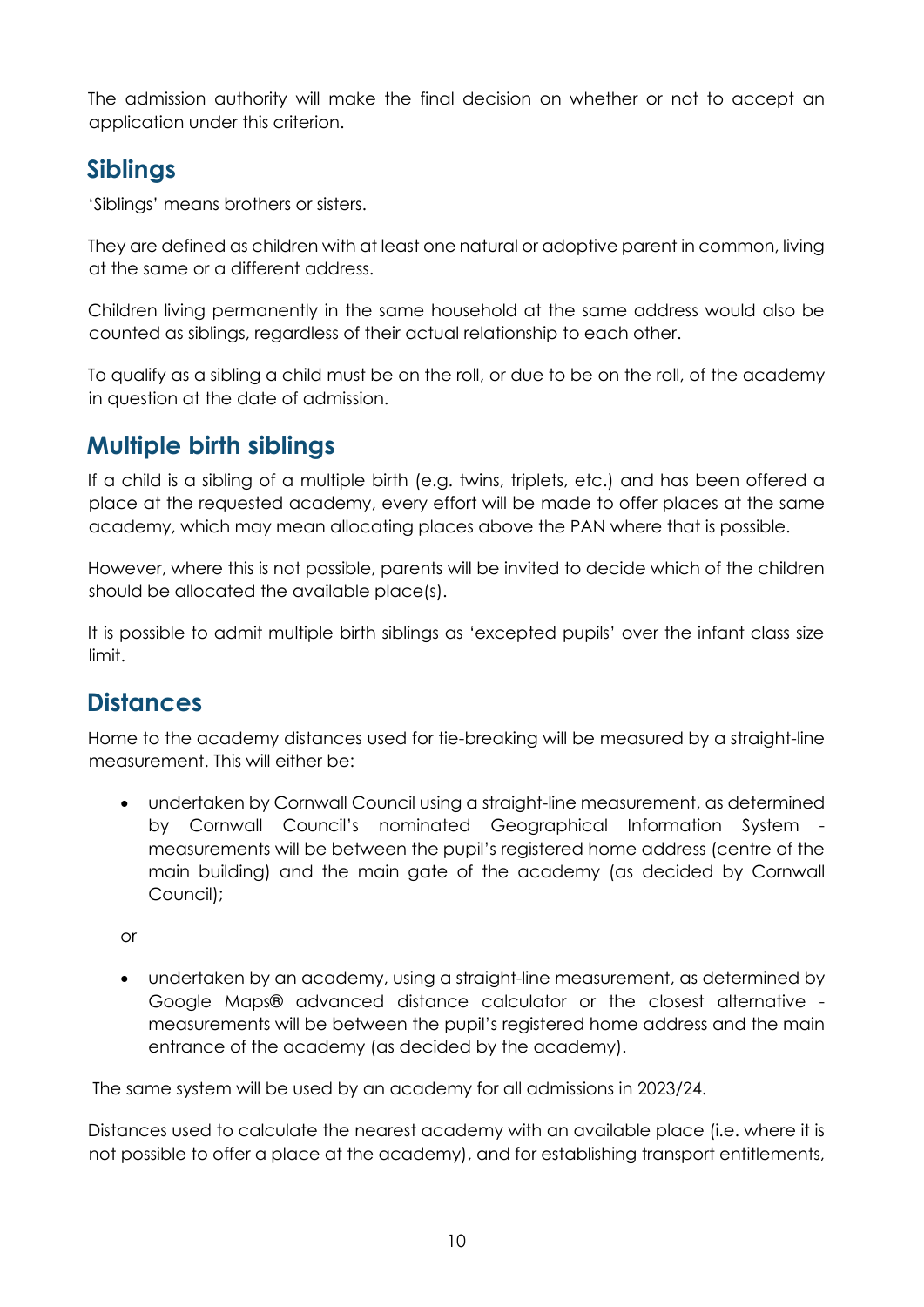will be measured by the nearest available route, as determined by Cornwall Council's nominated Geographical Information System software.

### <span id="page-10-0"></span>**Home address**

Each child can have only one registered address for the purposes of determining priority for admission and transport entitlement.

This address should be the place where the child is normally resident at the point of application or evidence of the address from which a child will attend school, in the form of written confirmation of a house purchase or a formal tenancy agreement.

Exceptional circumstances in relation to the provision of a home address will be considered on a case-by-case basis.

If there is shared residence of the child or a query is raised regarding the validity of an address, Cornwall Council will consider the home address to be with the parent with primary day to day care and control of the child.

Residency of a child may also be clarified through a Child Arrangement Order where it is shown who has care of the child.

Evidence may be requested to show the address to which any Child Benefit is paid and at which the child is registered with a doctor's surgery.

It is expected that parents will submit only one application for each child.

Any disputes in relation to the child's home address should be settled before applying; the admission authority will not become involved in any parental disputes.

If agreement cannot be obtained before an application is made, then parents/carers may need to settle the matter through the courts. Where no agreement is reached or order obtained, Cornwall Council will determine the home address.

For information on disputes between persons with parental responsibility in relation to school preferences, please see the Cornwall Council's Co-ordinated Admissions Scheme for the relevant year.

Applications for children of Service Families will be processed and places allocated based on the proposed address (with supporting evidence) or, if the family are not able to confirm a proposed address and a Unit or quartering address is provided, an allocation will be made based on the Unit or quartering address. Until a fixed address is available, the Unit postal address or quartering area address will be used to determine allocation of a school place. For the purposes of measuring distances, the main entrance of the Unit will be used.

## <span id="page-10-1"></span>**Help and advice**

Should you have any queries, please contact either the academy to which you will be applying for a place, or the Cornwall Council School Admissions Team.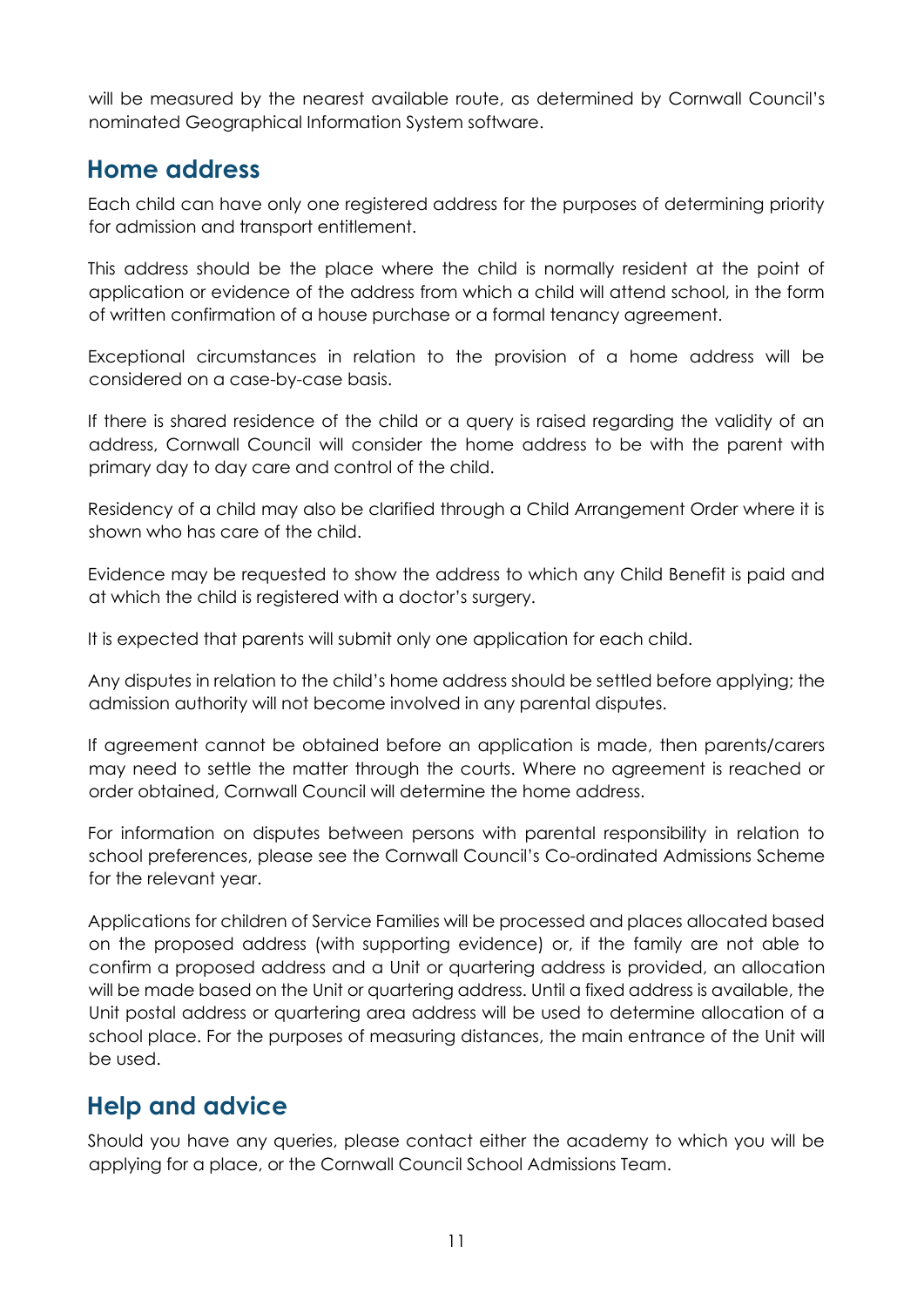#### **Contact details for Cornwall Council**

| Cornwall    | New County         | 0300 1234 100 | Website                             |
|-------------|--------------------|---------------|-------------------------------------|
| Council     | Hall               |               | www.cornwall.gov.uk                 |
|             | <b>Treyew Road</b> |               |                                     |
|             | Truro              |               |                                     |
|             | Cornwall           |               |                                     |
|             | <b>TR1 3AY</b>     |               |                                     |
|             |                    |               |                                     |
|             | School             | 0300 1234 101 | www.cornwall.gov.uk/admissions      |
|             | <b>Admissions</b>  |               | schooladmissions@cornwall.gov.uk    |
|             | Team               |               |                                     |
|             | School Transport   | 0300 1234 100 | www.cornwall.gov.uk/schooltransport |
|             |                    |               |                                     |
|             | SEN/EHCP           | 01872 324242  | statutorysen@cornwall.gov.uk        |
|             |                    |               |                                     |
|             |                    |               |                                     |
| Get help    | Family             | 0800 587 8191 |                                     |
| with your   | Information        |               |                                     |
| application | Service            |               |                                     |

#### **Contact details for your home Local Authority for those that reside outside of Cornwall**

| Apply via | Search online for the "School Admissions Team" within your home Local |
|-----------|-----------------------------------------------------------------------|
| your home | Authority                                                             |
| Local     |                                                                       |
| Authority |                                                                       |

#### **Contact details for our SMART academies**

| Landulph   | Landulph        | 01752845572  | Email                         |
|------------|-----------------|--------------|-------------------------------|
| School     | Saltash         |              | Head@landulph.cornwall.sch.uk |
|            | Cornwall        |              | Website                       |
|            | <b>PL12 6ND</b> |              | www.landulphschool.co.uk      |
| Liskeard   | Luxstowe        | 01579 342344 | Email                         |
| School and | Liskeard        |              | Head@liskeard.cornwall.sch.uk |
| Community  | Cornwall        |              | Website                       |
| College    | <b>PL14 3EA</b> |              | www.liskeard.cornwall.sch.uk  |
| Saltash    | Wearde Road     | 01752843715  | Email                         |
| Community  | Saltash         |              | Head@saltashcloud.net         |
| School     | Cornwall        |              | Website                       |
|            | <b>PL12 4AY</b> |              | www.saltash.net               |